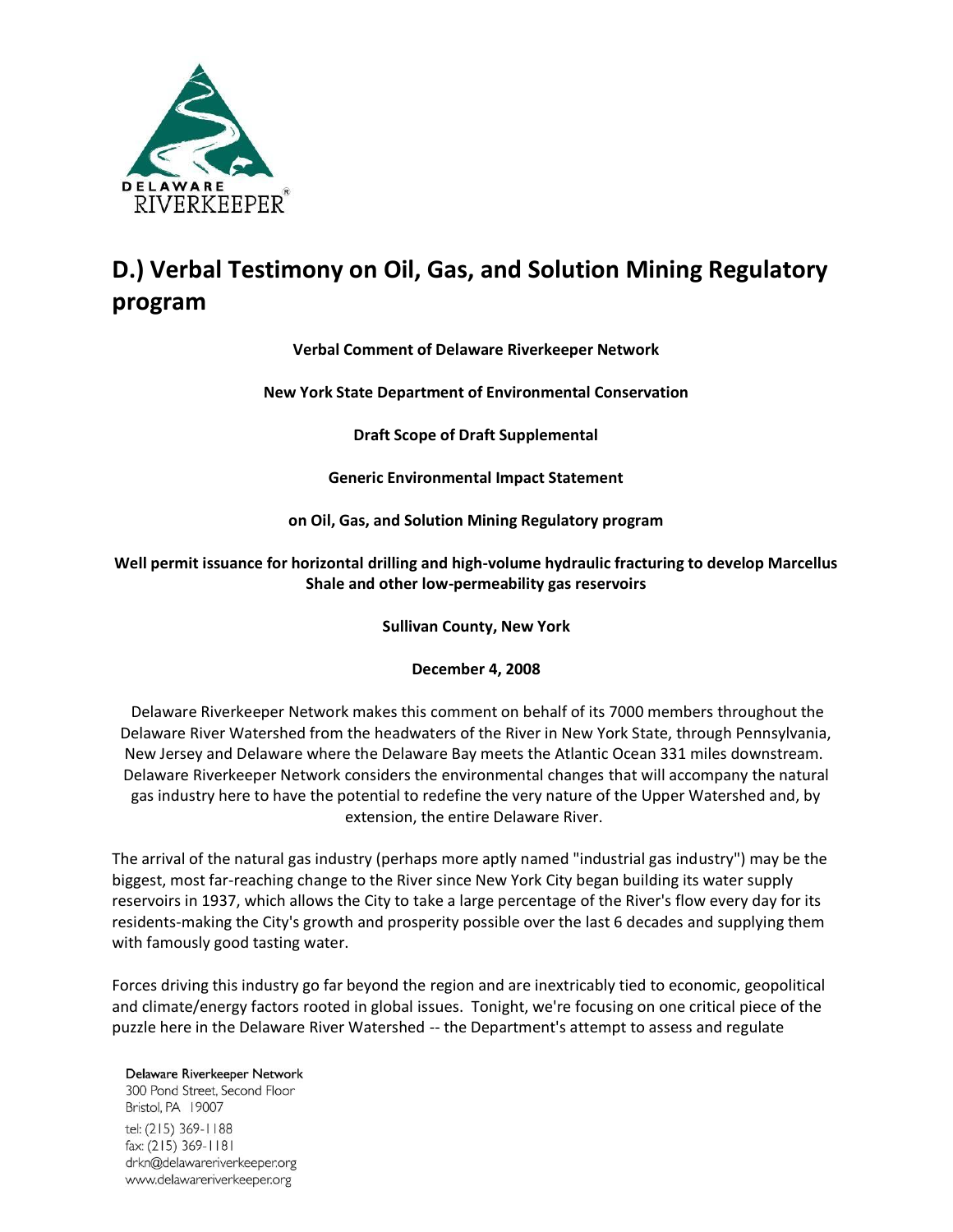Marcellus Shale natural gas development in New York through its Supplemental Generic Environmental Impact Statement (SGEIS).

We will be providing written comment that addresses the sections of the Draft SGEIS. Tonight we want to put on the public record the categories of concern that we see as the issues the Department needs to focus on for the SGEIS.

First, we think it is clear that more hearings are needed in order to solicit meaningful input from those who will be significantly affected by the outcome of this process. No hearing is being held in New York City or within the New York City Watershed that provides the water for 9 million residents there. The Delaware River and Catskill Reservoirs will be directly impacted by gas drilling within their drainage areas and yet they have no local hearing. There is also no hearing in the downstream receiving areas of the Delaware River; 7 million people rely on the Delaware River for water and they have no accessible location to speak their mind-that is wrong. Hearings need to be set in these locations and the comment period needs to be extended beyond December 15 for at least 30 to 60 days to accomplish a goal of broad public participation.

We agree that aspects of natural gas drilling, development and extraction require a new EIS and appreciate that the Department is updating the Final GEIS through this public process. The development and extraction procedures and scale of natural gas development in the Upper Delaware River Watershed are very different than the conventional industry practices the State has regulated up to this point. This new natural gas industry has transformative powers for our environment and, if the scope of development plays out as the industry predicts, nothing it touches will remain the same in our Watershed.

Broadly, we consider the areas of concern that need to be evaluated or re-evaluated in the SGEIS include water quality, water quantity, air quality and climate change, land use changes from temporary and permanent activities and facilities, stormwater runoff/nonpoint source pollution, wildlife, habitat and ecosystem changes, noise, light, and scenic pollution, community character and other cultural and historic changes, public health and environmental justice. Due to time constraints, we will focus in an abbreviated way on three of these significant areas: water quality, water quantity and stormwater runoff.

**Water Quality** - to assess and ultimately regulate to prevent damaging impacts to water quality, the Department will need to analyze the chemicals used in the hydraulic fracturing or "fracking" process. EPA's list of common fracking fluids and additives include liquid carbon dioxide, liquid nitrogen, crude oil, kerosene, and various lubricants, friction reducers, gels, surfactants, defoamers, biocides, polymers and proppants. $[1]$  Further, a report submitted to Congress by an EPA whistleblower employee in 2004 revealed that acids, BTEX, formaldehyde, plyacrylamides, chromates, and other toxic substances may be introduced underground and to deep aquifers during fracking.<sup>[2]</sup> More chemicals that are harmful to human health have been revealed by pit testing<sup>[3]</sup> and examination of fracking fluids. $[4]$ 

Since the formulas used in fracking are kept secret and are considered trade secrets by contractors who perform this process, the Department will need to seek out not only the contents but the recipe of constituents in the additives to be used in each well in order to assess what pollutants may be introduced to the environment. This will require testing and recording of the fluids before mixing with water. This information should be publicly posted on a State website for easy access by all.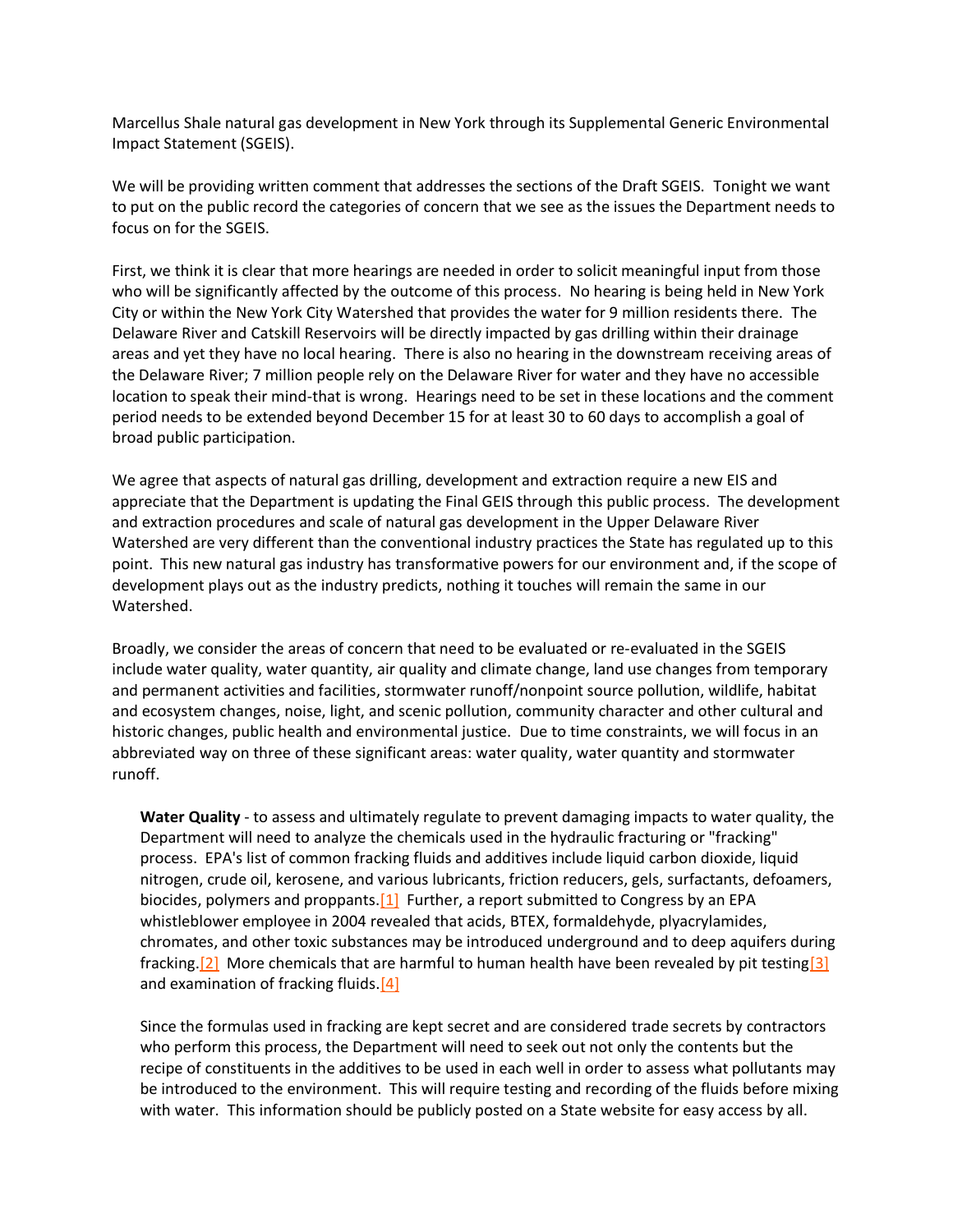The opportunities for natural gas wastewater to pollute the environment are multiple. Drilling and fracking processes introduce chemicals into the well bore with an estimated 20 to 60% of the fluid remaining underground and the high pressure process also disturbs, distributes, and brings to the surface chemicals/minerals from various rock formations (such as salts, sulfides, and "normally occurring radioactive materials" or NORMS in the "produced water" or "flowback"; NORMS have required decontamination elsewhere such as at 140 sites since January 2005 in Texas in Barnett Shale)<sup>[5]</sup>. The Department of Energy has found that flowback from natural gas operations are about 10 times more toxic than those from offshore oil wells. [6] USGS also reports that natural gas condensates may also contain the chemicals known as "BTEX"[.\[7\]](http://delawareriverkeeper.org/?action=edit&id=80#_ftn7)

The storage of the fracking fluids and flowback in open pits and the action of the well development process exposes the chemical mix to the land surface, which provides another pollution pathway to groundwater through infiltration, to surface water through overland flow and deposition on water from the air volatilization of chemicals.

While the Department maintains that casing requirements keep the frack fluid and groundwater separate, the fact is there are instances of pollution to well water in other regions by natural gas wells. It is not good enough to promise that casing will prevent such incidents-casings are required in these other areas. Some occurrences are accidents and strict requirements for secondary containment, adequate runoff collection and disposal, and testing of materials used are essential to prevent these and should be required by the Department. For example, a recent incident reported in Newsweek recounted a fracturing fluid spill that sent a worker to the hospital and is being investigated as the cause of his nurse's near death illness $[8]$ .

But pollution also occurs due to mixing of natural gas/gas products with groundwater. An incident of methane from a gas well leaking into 43 water wells has been reported in Ohio, ruining private wells and requiring water to be imported for the neighborhood.<sup>[9]</sup> Other incidents of pollution near natural gas wells include water wells in the Pinedale Anticline, a natural gas rich area in Wyoming where six wells are emitting potentially flammable gas in such high levels that they can't be safely tested<sup>[10]</sup> and also in Wyoming where hydrocarbons have been found in a water well for livestock $[11]$ . The Department needs to consider all the pathways of pollution open to fracking fluids, wastewater, hydrocarbons and other materials used and gas/gas products in the SGEIS and to learn from these incidents even if conditions are not exactly the same because much of the well construction and development is similar.

In the Scoping document, it is stated that the Department has "no record of documented instance of groundwater contamination" but we ask: Have you looked? The answer is no. Presently monitoring wells and continuous well water monitoring is not required by the State when a gas or oil drilling permit is issued. Further, there are documented instances of water well pollution near gas wells but because no water well and aquifer testing is required before gas well construction, it is nearly impossible to prove causation. The Department needs to require pre and post water well testing within the zone of influence of all natural gas and oil wells and require monitoring wells to be installed and regularly tested and reported as a permit condition. Otherwise, pollution will go undetected and polluters will never be indentified or accountable.

Water Quality will be impacted by the discharge of wastewater from the industry. We have only to look next door in Pennsylvania to find out how. The discharge of wastewater from gas development in the Marcellus shale has contributed to a currently unfolding contamination emergency for the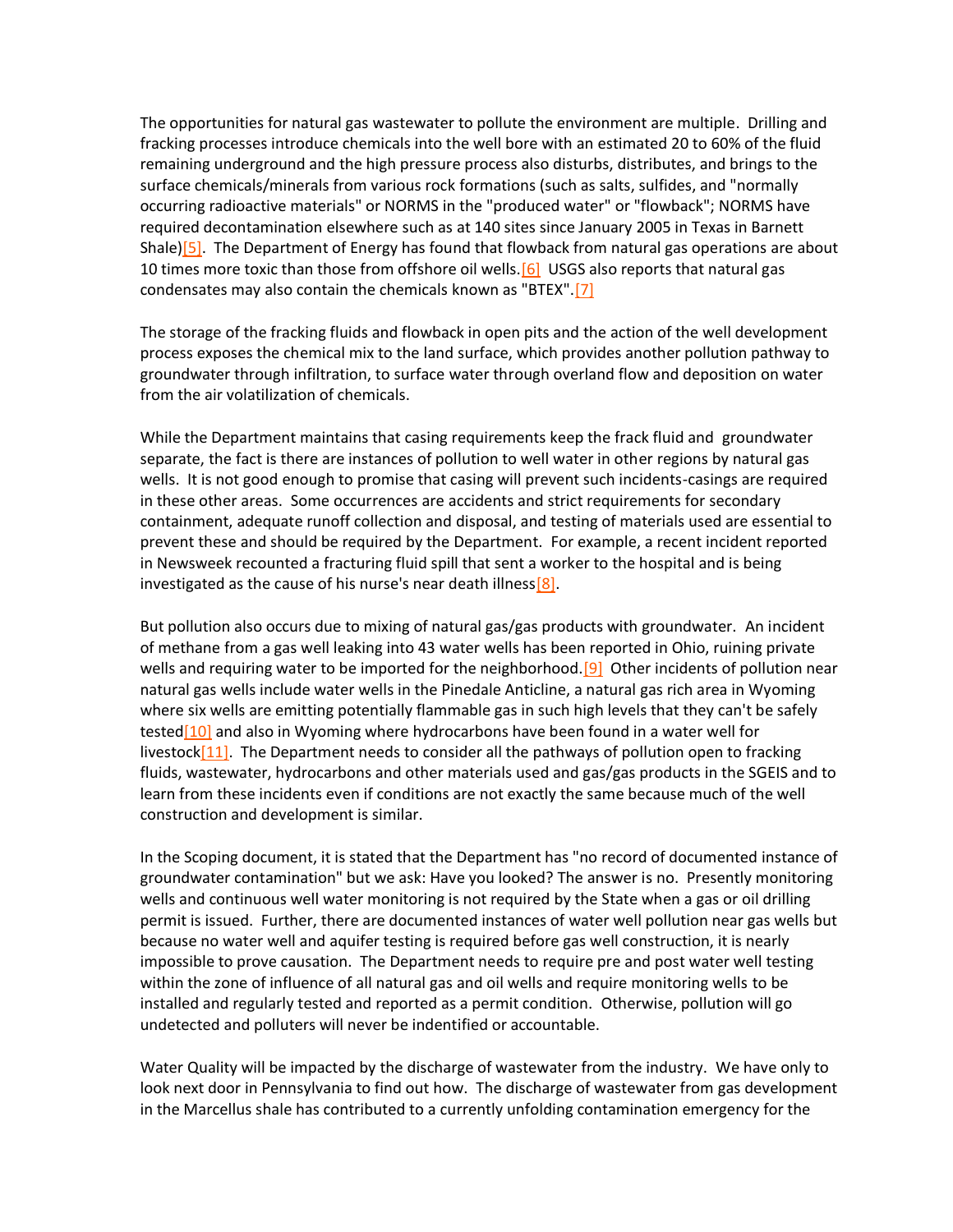Monongahela River. PADEP is investigating unusually high levels of total dissolved solids (TDS) in the river that has affected 11 public water supplies that serve 325,000 customers.

TDS represents the dissolved elements in water and can include carbonates, chlorides, sulfates, nitrates, sodium, potassium, calcium and magnesium and causes water to be discolored and of poor taste. $[12]$  PADEP issued a water quality advisory for consumers to use bottled water until the problem is addressed and has had to all but ban the acceptance of wastewater from gas well fracking by local sewage treatment plants (requiring reduction of gas drilling wastewater to 1% of the daily sewage flow-some plants were taking in as much as  $20\%$ ). [13] Water treatment facilities are not equipped to remove the TDS that has fouled the Monongahela River.

The same thing will happen in New York if the Department does not require the treatment and proper disposal of natural gas wastewater at facilities that can process it - and sewage treatment plants cannot. In fact, until the Department is certain that adequate treatment facilities exist to process this wastewater to clean water standards, no drilling permits should be issued.

The passing through of diluted wastewater from gas well development, like the practice in Pennsylvania that has proven so harmful, disperses the pollution further and spreads health hazards to more communities, threatening receiving waterways and all the communities there and downstream.

All toxic substances must be removed from wastewater before effluent is discharged in order to protect surface water quality and designated uses. DRN sees this issue as extremely far reaching since it can impact millions who draw drinking water from the Delaware River and its tributaries downstream; communities who are not connected to gas drilling and cannot collect lease or royalty monies will be forced to pay the price of water supply contamination if New York does not require decontamination of all gas wastewater.

The Department states in the Draft Scope that it will consider injection of wastewater into the ground as a disposal option. For the record, we do not consider injection of wastewater underground to be a solution; injection simply moves the pollution problem to another place and time. Geologists have long opined that future generations may have to rely on the ancient waters that lie deep below the surface for water supply - can we afford to jeopardize that water supply? We also consider the risk of pollution too great to allow open pits to be used on natural gas well sites. We advocate for all fluids and wastewater to be contained on site in containers, fitted with air vent filters to capture pollution; open pits should be outlawed.

**Water Supply** - It takes between 2 and 9 million gallons of water to frack a well in the Marcellus Shale.<sup>[14]</sup> Amounts vary, depending on equipment, site specific conditions, the number of times the well is fracked, and the depth of the well.  $[15]$  The first water supply permit application has been filed in the Delaware River Watershed on the East Branch in New York and well permit applications have been filed as well, all by Chesapeake Gas Co. This is the beginning of what could be, if industry forecasts hold in terms of the amount of gas to be extracted from New York's Marcellus Shale (estimated to be 50 to 200 Tcf), the largest consumptive and depletive water use in New York outside of the City's daily withdrawal from the Delaware River/Catskill reservoirs.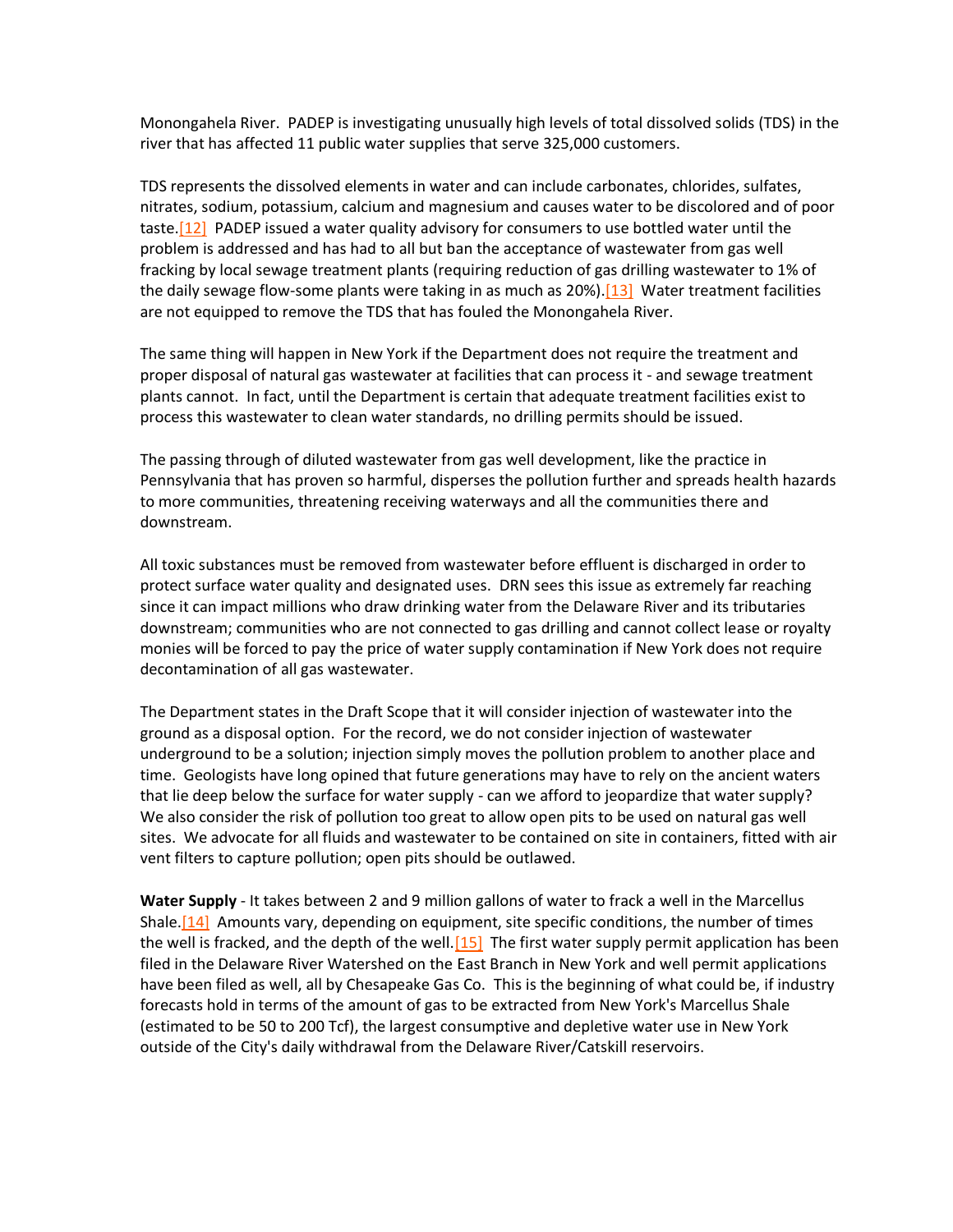Potential impacts include aquifer depletion, stream flow depletion and disruption of natural flow regime, interference with hydroperiod flow to wetlands and other water dependent ecosystems. In turn, aquatic life, fish, wildlife and plant life can be affected. Drinking water supply can be depleted. In addition to the volume of water used in fracking, typically water is "produced" by the gas well when fluids and gas rise to the surface, carrying water from the aquifer. This produced water is considered an additional depletive loss; the black Devonian shale that holds the Marcellus formation is known to produce higher quantities of water than some other natural gas geologies.<sup>[16]</sup>

Further, wastewater will likely be discharged away from the subwatershed it was drawn from, pushing small subwatersheds towards deficit. Due to the large amount of water used and lost in natural gas extraction and its removal from the natural system, over time continual withdrawals could undo the resource's ability to replenish; this is true for surface water and groundwater withdrawals.

The Department has to conduct a build-out analysis to assess the total amount of water that will be used and depleted, not only daily but over time. That build out analysis should reflect a defined period of time as a planning horizon (such as 10 or 20 years) and calculate the impact on streams and the Delaware River -- as well as the reservoirs - of the lost water. The impacts should be measured not only by stream flow needed to meet allocated uses and protect drinking water quality - though this is critically important and water withdrawals should only be allowed on gauged streams where actual base flow data is available from entities such as U.S. Geologic Survey - but also by the impacts on the ecological needs of the stream, as measured by fish, aquatic life and biota (critters at the base of the web of life), plants and features such as wetlands.

It is essential that the Department gather available data that will become the baseline against which the projected build-out quantities can be measured on a subwatershed basis; the location of withdrawals is key because of the very real possibility of depleting a small stream and/or aquifer in the headwater-rich Upper Delaware Watershed. Rivers and streams in Pennsylvania are being continuously pumped, and some have been sucked dry for natural gas fracking[.\[17\]](http://delawareriverkeeper.org/?action=edit&id=80#_ftn17) How is New York going to prevent the same thing from happening here? Only through knowing what we have and then regulating to protect it. We cannot sacrifice water for gas.

Tracking how much water is actually used from waterways must be monitored at the expense of the user with meters and stream flow must be measured with gauges during withdrawals; direct computer hookups can be used to relay this data on a real-time basis to the Department and to a publicly viewable portal; these types of systems are in place already at agencies such as USGS and the DRBC; the Department should modernize its monitoring system to match what other agencies are doing in order to retrieve this valuable information.

Continuous recording devices must be installed at the permittee's expense in monitoring wells to measure static water levels over time. The Department can then monitor the long term impacts of groundwater withdrawals and groundwater recharge reduction. This information is important for individual permits but also essential to protect and plan water supply resources locally and regionally.

Complicating the natural system here is the fact that the Delaware River Watershed States and New York City have agreed under a Supreme Court Decree to maintain a flow target at Hancock in order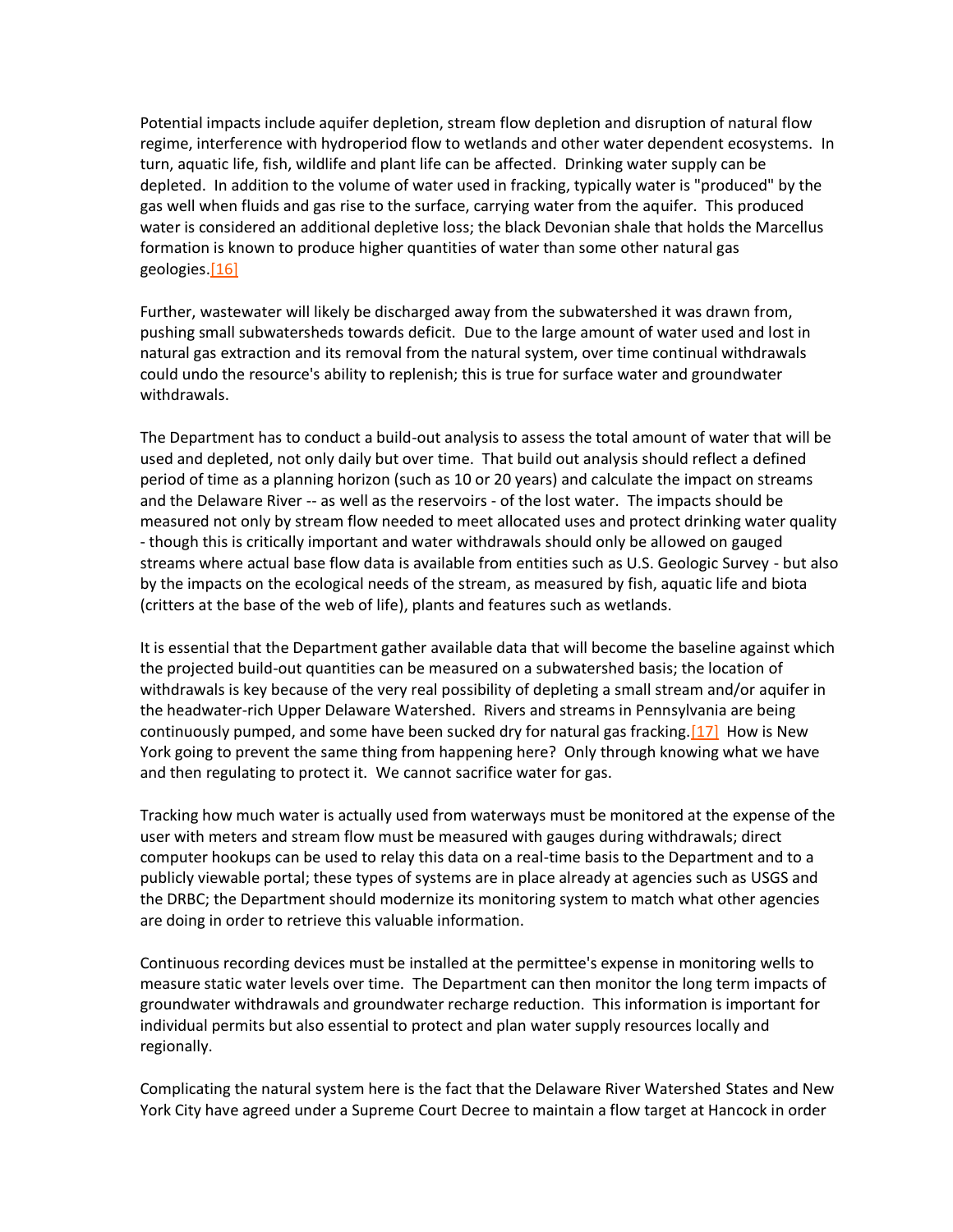to meet Philadelphia, New Jersey and other downriver water supply needs - a fact that Chesapeake will run head on into very quickly with its poorly located East Branch application. The Department must be aware as it assesses water resource impacts that the Delaware River is part of four states, all which lay claim to portions of those resources through decades of argument, litigation, negotiation, and agreement. The water wars of the Delaware River have laid out a complex and litigious playing field for any newcomer who has designs on its flow.

**Stormwater Runoff and Nonpoint Source Pollution** - The Department needs to reevaluate stormwater management for gas well extraction. The Marcellus Shale will result in multiple well bores on each pad, intensifying the construction and well development activity on each pad as the land changes to urban condition and the road and feeder pipeline are installed. Further, stormwater control best management practices will need to reflect the types of nonpoint source pollution that will accompany this industrial construction which relies on machinery fueled by diesel and requires a lot of traffic with heavy machinery and trucks, such as 4,000 to 5,000 gallon tank trucks that carry the water in and out (thousands of trips per frack per well).

The required clearing of vegetation, leveling and soil compaction for the pad, access road, and pipeline, the installation of temporary and permanent equipment, and the intense use of the site for drilling, fracking and development, extraction and then finally, production, processing and delivery of natural gas off site add up to significant levels of disturbance, changed runoff volume and velocity and pollution.

The Department should require individual stormwater permits for each well cluster in order to provide adequate erosion and sedimentation controls during construction, with special consideration for buffer areas to critical habitats, streams, wetlands and vernal pools, and water supplies. Also, the Department should calculate the earth disturbance based on the ultimate land to be cleared for the total build out of the well cluster, not on how much land is disturbed at one time, like Pennsylvania DEP does for its General Stormwater permit  $\left[18\right]$  for gas and oil wells, newly adopted this year. When active well development is complete on a site, permanent stormwater best management practices, including revegetation and forest restoration with native vegetation, must be required.

What the Department does not cover with its permitting, needs to be regulated by the municipality which, under NPDES 2 is responsible for controlling runoff and nonpoint source pollution under municipal General Permits<sup>[19]</sup>. Unfortunately, in Pennsylvania, the natural gas industry is challenging the municipality's right to this control; it is presently before the Pennsylvania Supreme Court.

The Department needs to lay out very clearly in its SGEIS the who's and what's of stormwater controls from the first spade of earth disturbed to the ultimate build out of permanent infrastructure. The lack of effective stormwater management for Marcellus Shale gas wells will destroy soils, increase erosion and sedimentation to water bodies, cause flooding, reduce healthy groundwater recharge and stream base flow, pollute and turn our streams into ditches that can't support life.

**The Watershed** - The Draft Scope references the Upper Delaware River Wild and Scenic Corridor. But it is not just a Corridor. The Upper Delaware River is a Wild and Scenic River with a inextricablly connected Watershed blessed with vast expanses of unbroken forest, agriculture, rural landscapes,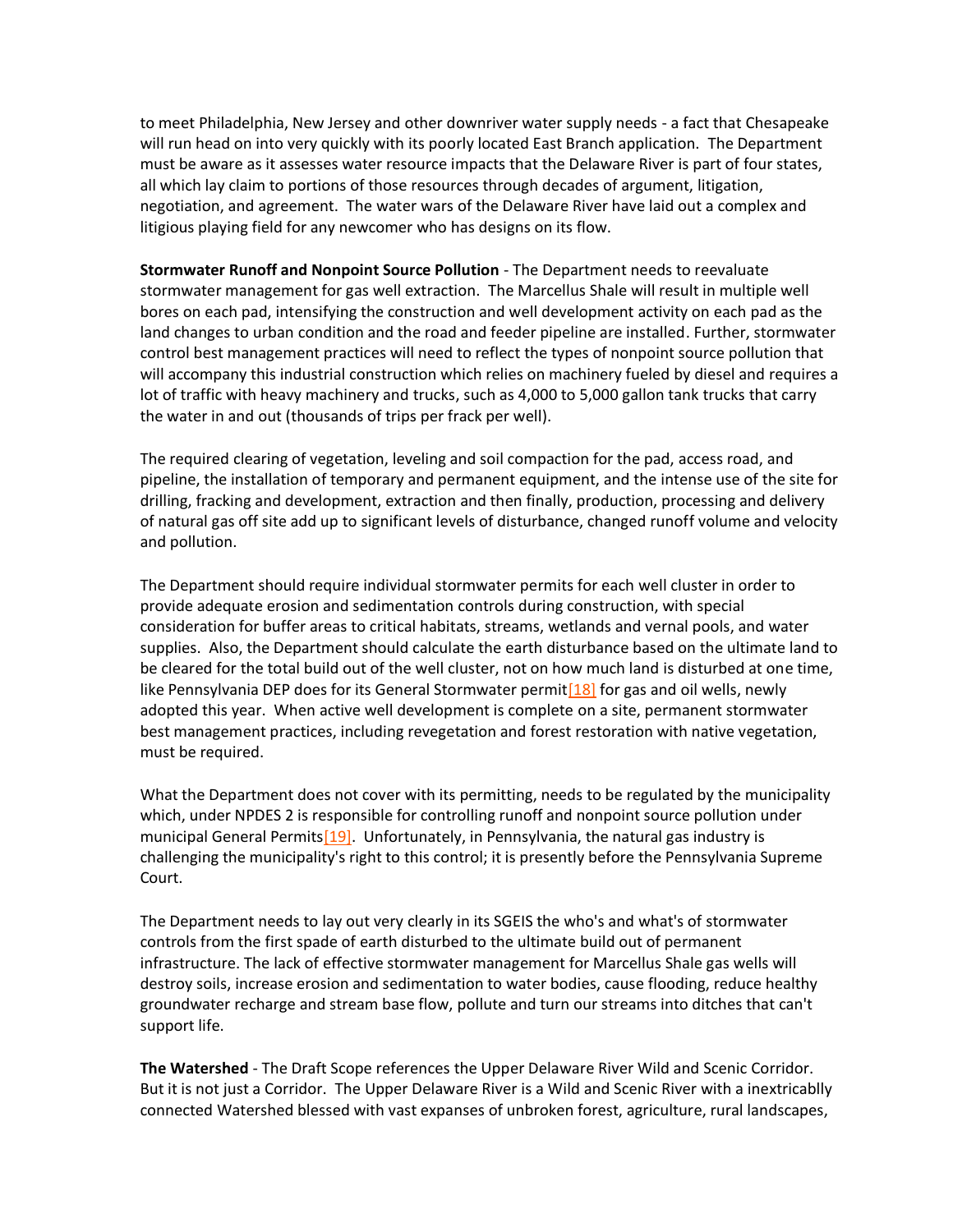trout streams, historic settlements and towns. Even if the Department were to address water quality, water quantity and stormwater issues, and the myriad of other issues involved, the scale of natural gas development that is aspired to by the industry is staggering in its implications for these unique and outstanding values. We point out that some of these areas are simply too vulnerable and irreplaceable to allow any gas drilling-such as floodplains and riparian areas, wetlands and buffers, threatened and endangered species critical habitat, water supply reservoir and lake drainage areas such as New York City's impoundments, public parks such as Catskill Park, wellheads, and deep forest. These areas must be designated as "No Drill" areas in order to protect them; exposing these outstanding values to degradation is an unacceptable risk.

In the SGEIS, the Department must look at the cumulative and full build out impacts of the well fields with all possible in-fill development and with pipeline, compressor stations and other permanent infrastructure in place, no matter if another agency has permitting power for some facilities. In order to assess these impacts the Department must gather and/or develop baseline data about the natural features which makes up the Upper Delaware River Watershed and the southern tier of New York. Otherwise, there will be no way to measure the impact of what is about to happen here.

This assessment needs to be part of the SGEIS process and needs to inform the decisions about how to regulate natural gas development here. It must be recognized that the magnitude of the activity requires the Department to consider the SGEIS not only on an individual permit basis but also to consider natural gas extraction, development and delivery as a consolidated project that will amass impacts as it builds out and, as an industry, will affect all we have as a supergiant project with a huge footprint on the Upper Delaware River Watershed.

The Draft Scope is filled with assumptions, wrong assumptions, upon which the Department is relying. Incorrect water volumes are assumed for the fracking process, the use of fresh water for fracking is assumed when assessing pollution risks of frack water but the Department says they are considering using sewage effluent, cooling water, "saline aquifers", and recycled frack water instead of fresh water. Assumptions fill page after page in the Draft Scope and include: that all "low permeability shales" will have the same properties as Marcellus Shale; that historic statistics of well development can forecast the Marcellus Shale well development pace; that old and present technologies and practices will continue to be used by the industry; that hydraulic fracturing is a controllable technique in fractured shale and therefore will never open cracks into water-bearing aquifers; that flowback and hydrofrack fluids are never mixed and both will be confined from the environment and that the wastewater will not be held on site for an appreciable period of time; that there are no solids or sludge to be disposed of from the gas well development process; that the number of long-term production sites and the acreage per well disturbance will be less for Marcellus Shale due to multiple wells on each pad and that this will reduce the number of wells per square mile; that NORMs are the only contaminants in flowback fluids that are dangerous and pose a human health threat; that a gas well is a closed system (in terms of air emissions) during production phase; that precipitation always exceeds evaporation in this region; that existing data regarding habitats for endangered, rare and threatened species is adequate; that companies will always have a limited number of drilling rigs and personnel that will reduce the cumulative impacts; that water withdrawals will be non-continuous into the future; that community impacts will be temporary; that many areas of concern that were addressed in the 1992 GEIS were adequately assessed and do not need to be revisited; and more.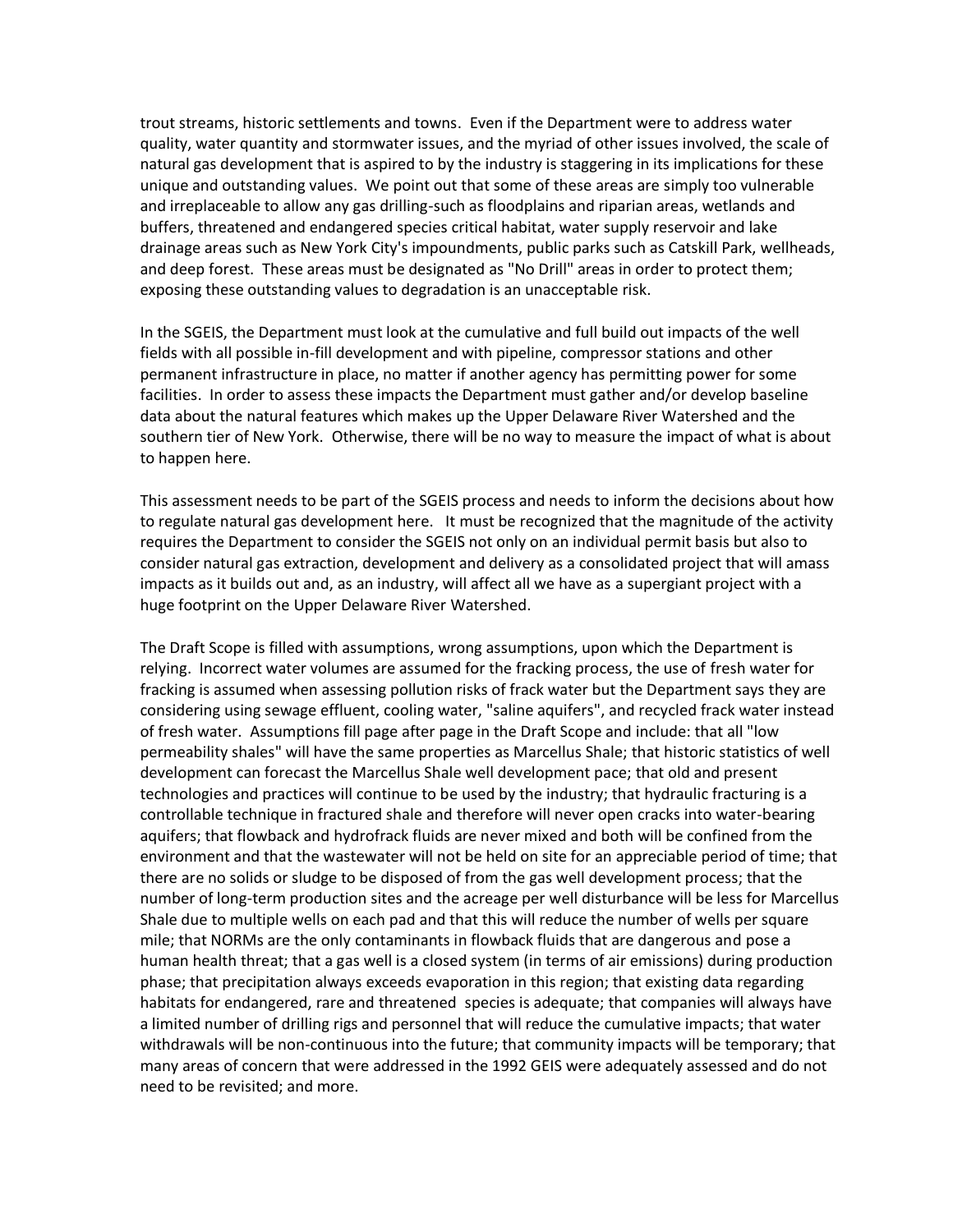Given these incorrect assumptions and the lack of discussion of standards of review and exactly how the assessment will be performed, we suggest and join with our colleagues in stating that the Department should consider all public comment and then return to the public arena with a second Draft Scope that removes these wrong assumptions and examines in more depth the issues to be reexamined and how they will be evaluated and then, ultimately addressed through regulation. In other words, we advocate that the Department start fresh after all public comment is evaluated and re-issue the Draft Scope for further public consideration.

Tracy Carluccio Deputy Director Delaware Riverkeeper Network

[\[1\]](http://delawareriverkeeper.org/?action=edit&id=80#_ftnref1) U.S. Environmental Protection Agency, Office of Solid Waste, "Associated Waste Report: Completion and Workover Wastes", January 2000.

[\[2\]](http://delawareriverkeeper.org/?action=edit&id=80#_ftnref2) Weston Wilson, "EPA Allows Hazardous Fluids to be Injected into Groundwater", October 8, 2004.

[\[3\]](http://delawareriverkeeper.org/?action=edit&id=80#_ftnref3) State of New Mexico, [www.emnrd.state.nm.us/OCD](http://www.emnrd.state.nm.us/OCD)

 $[4]$  Theo Coburn, PhD, "An Analysis of Possible Increases in Exposure to Toxic Chemicals in Delta County, Colorado Water Resources as the Result of Gunnison Energy's Proposed Coal Bed Methane Extraction Activity", October 22, 2002.

[\[5\]](http://delawareriverkeeper.org/?action=edit&id=80#_ftnref5) "Radioactive Waste Surfaces at Texas Gas Sites", Peggy Heinkel-Wolfe, Denton Record-Chronicle, 11.11.07.

[\[6\]](http://delawareriverkeeper.org/?action=edit&id=80#_ftnref6) U.S. Dept. of Energy, Argonne National Laboratory, "A White Paper Describing Produced Water from Production of Crude Oil, Natural Gas, and Coal Bed Methane", January 2004, page 4.

[\[7\]](http://delawareriverkeeper.org/?action=edit&id=80#_ftnref7) Williams, Ladd and Farmer, "Fate and transport of Petroleum Hydrocarbons in Soil and Ground Water at Big South Fork National River and Recreation Area, Tennessee and Kentucky, 2002-2003", U.S. Geologic Survey, 2006 p. 10,<http://pubs.usgs.gov/sir/2005/5104/PDF/SIR20055104.pdf>

[\[8\]J](http://delawareriverkeeper.org/?action=edit&id=80#_ftnref8)im Moscou, "A Toxic Spew?" Newsweek, 8.20.08.

[\[9\]](http://delawareriverkeeper.org/?action=edit&id=80#_ftnref9) Joan Demirjian, "Home near gas well on brink of explosion" Chagrin Valley Times, 10.22.08. <http://www.chagrinvalleytimes.com/NC/0/274.html>

[\[10\]](http://delawareriverkeeper.org/?action=edit&id=80#_ftnref10) Joy Ufford, "Untested Water Wells Trigger 'Explosive' Alarm" Sublette Examiner, 9.17.08.

[\[11\]](http://delawareriverkeeper.org/?action=edit&id=80#_ftnref11) Gazette News Service, "Impurities Seen in Well Near Drilling" Billings Gazette, 9.10.08.